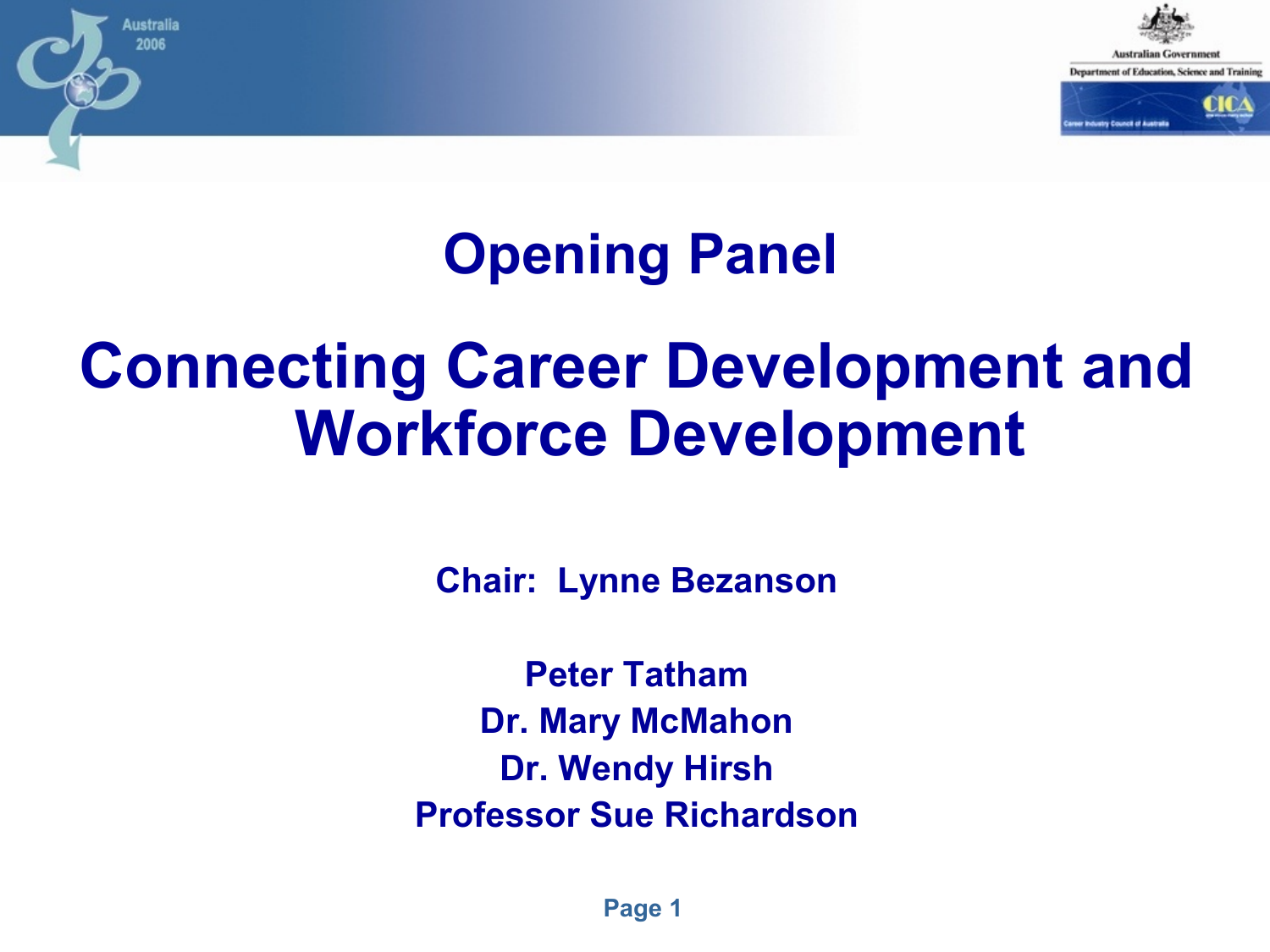



# **Connecting career development & workforce development**

# **A practitioner perspective**

#### **Mary McMahon**

**Page 2**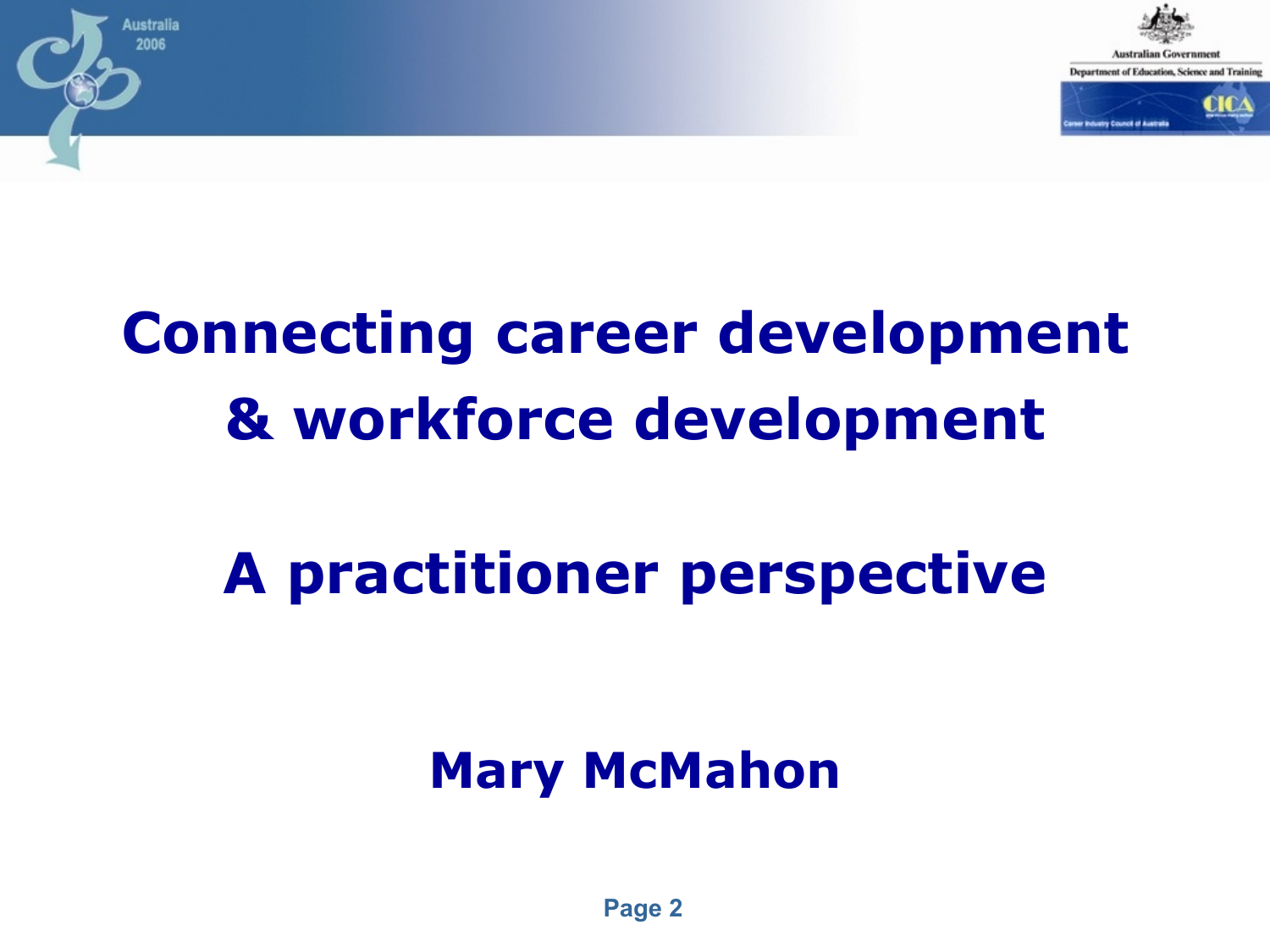

#### **Guiding Question**

#### **"How can individuals be helped to find an occupation that fits them best?"**

**(Guichard & Lenz, 2005)**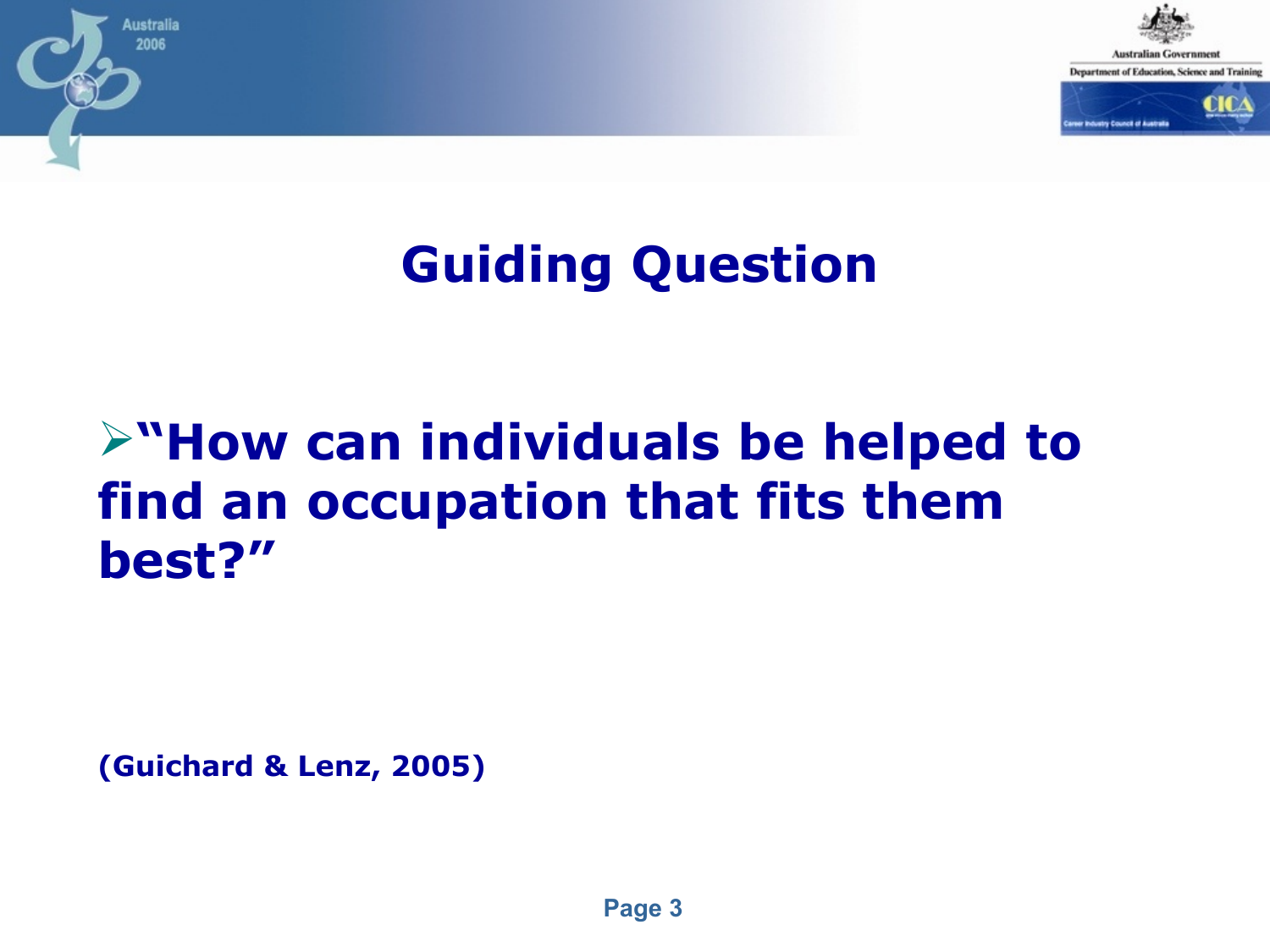

#### **Guiding Question**

#### **"How can individuals be helped to cope with the multiple transitions they face during the course of their work life?"**

**(Guichard & Lenz, 2005)**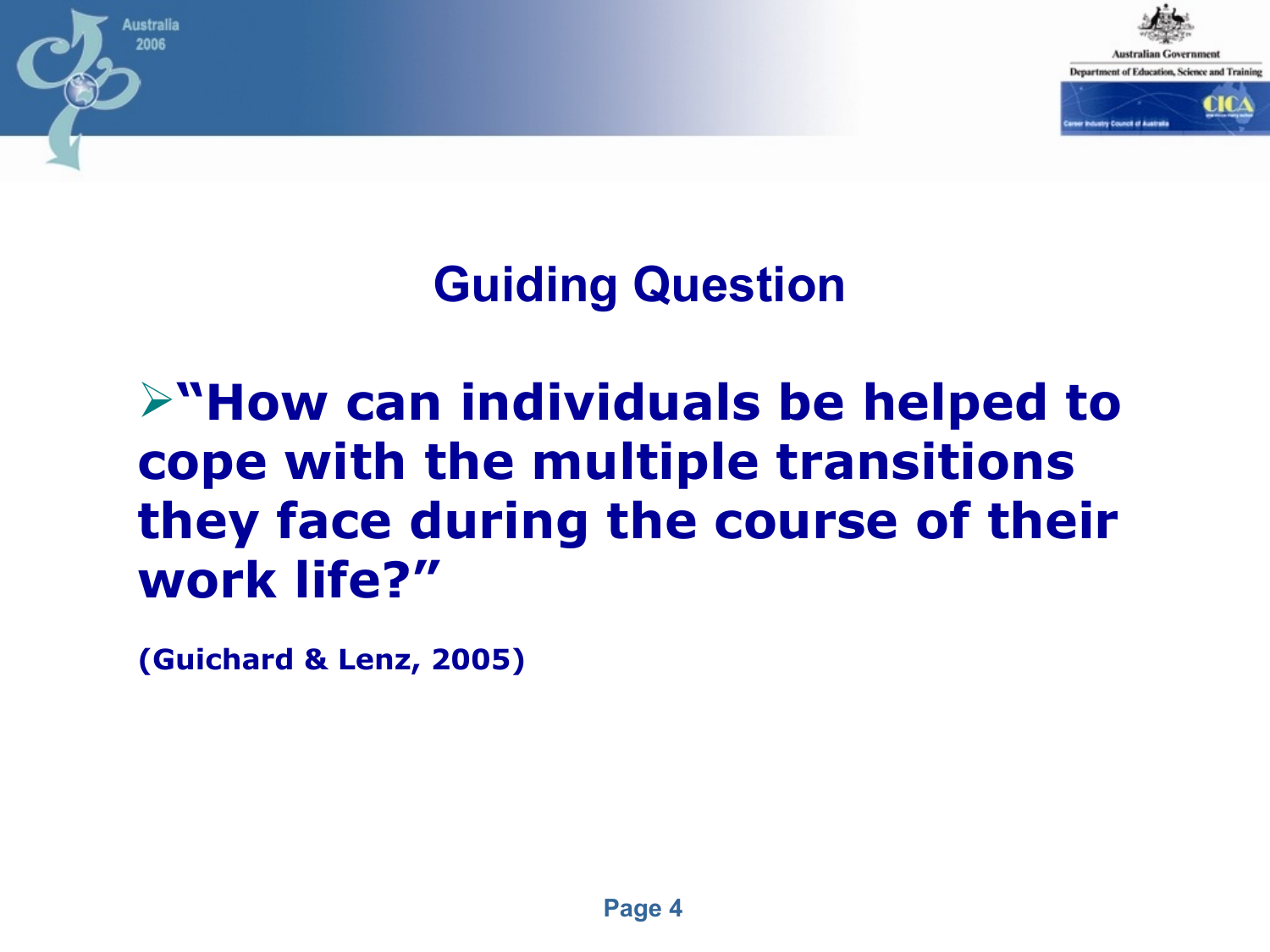

Department of Education, Science and Training



# **Career Inclusive Unique Holistic Dynamic Lifelong**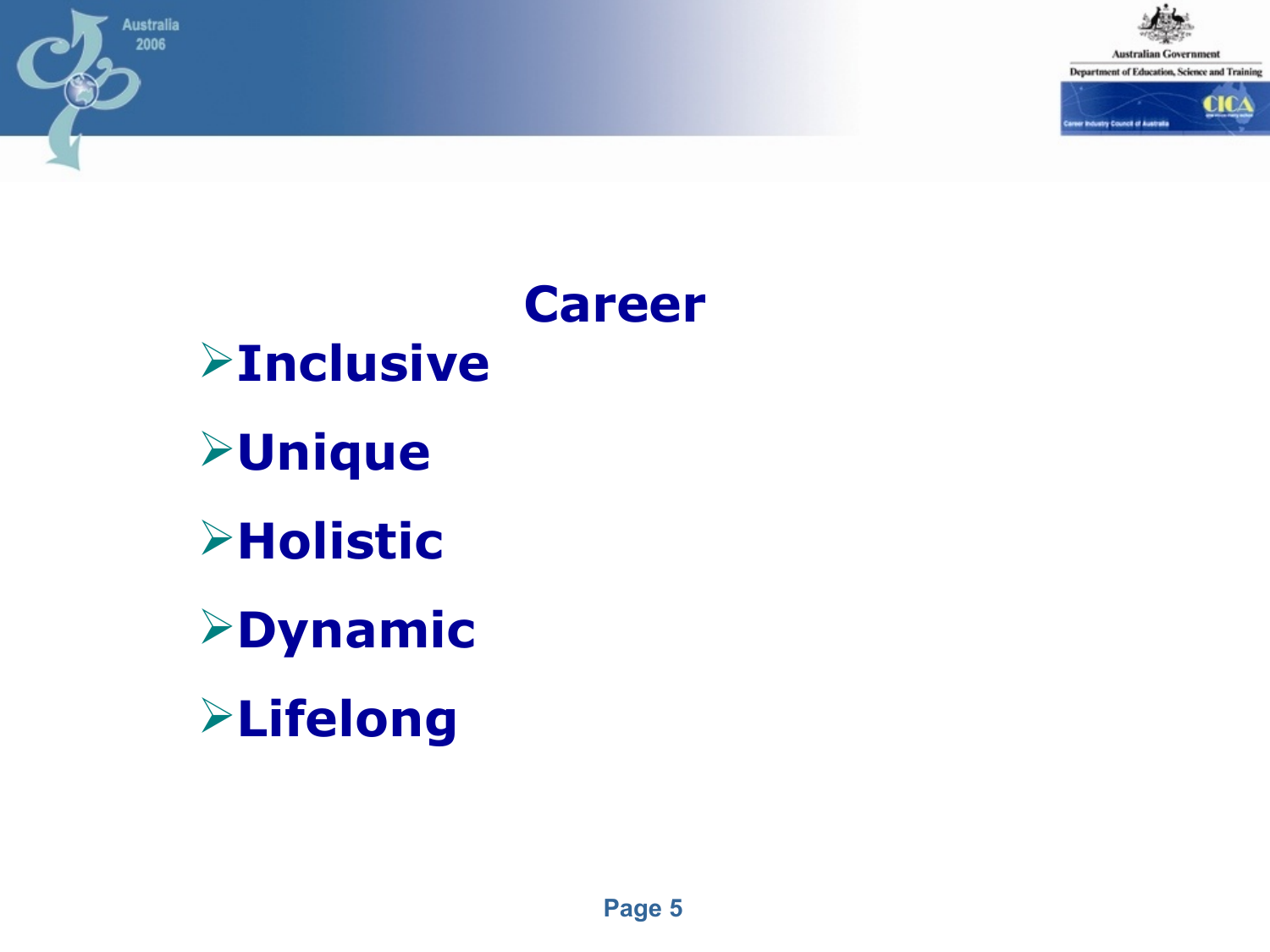



#### **Career development**

#### **Learning and work in the context of life**

- **Multi-directional**
- **Multi-levelled**
- **Life journey; pathway**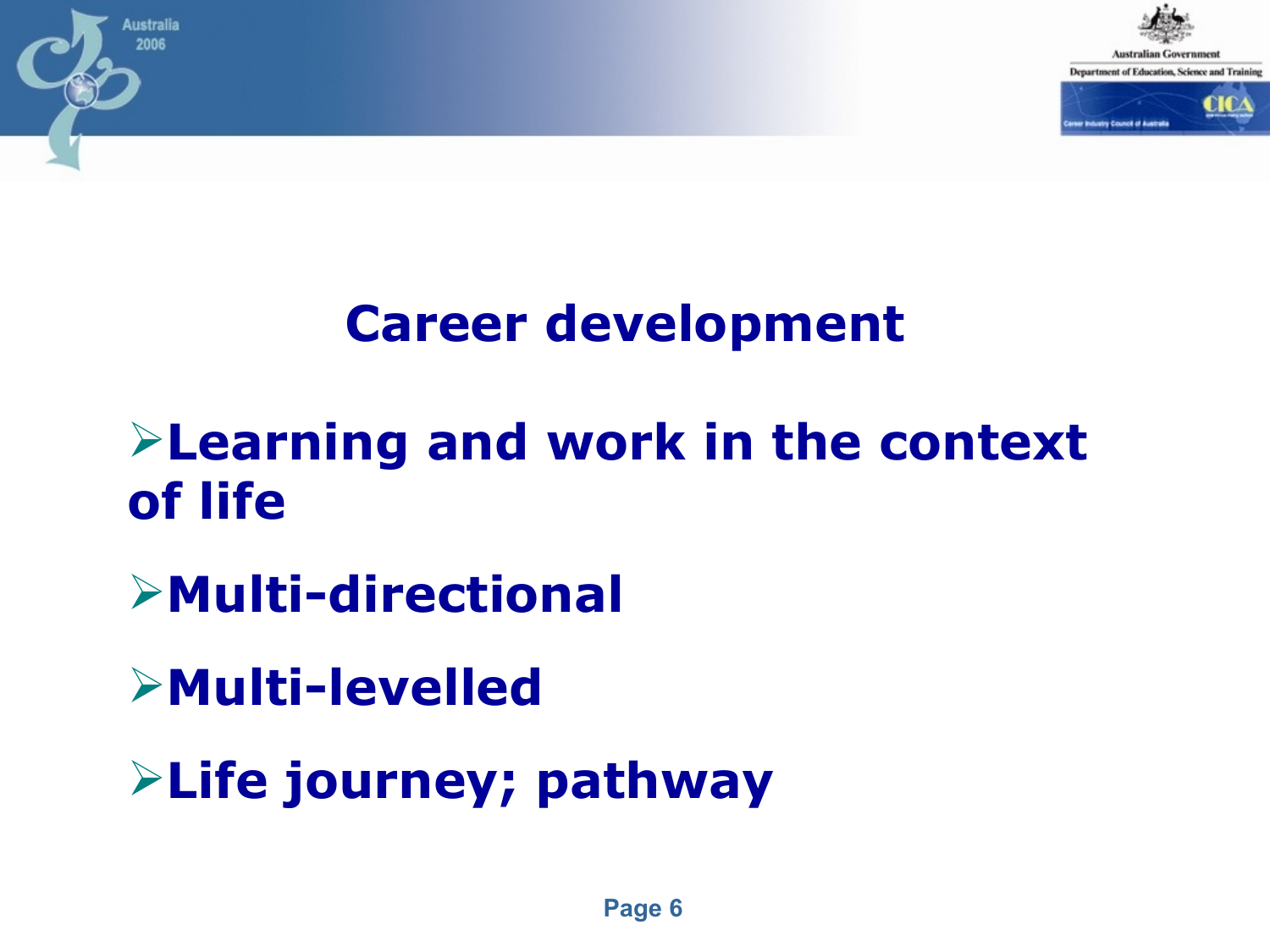

#### **Some issues**

**From the margins to the mainstream A private good and a public good Theory and practice innovation Expansion of career development services**

2006

**The nature of service delivery Example 2 Figure 10 Figure 2 Figure 2 Figure 2 Figure 2 Figure 2 Figure 2 Figure 2 Figure 2 Figure 2 Figure 2 Figure 2 Figure 2 Figure 2 Figure 2 Figure 2 Figure 2 Figure 2 Figure 2 Figure 2 Figure 2 Figure 2 Figure 2 Fig Standards The evidence base Whose goals?**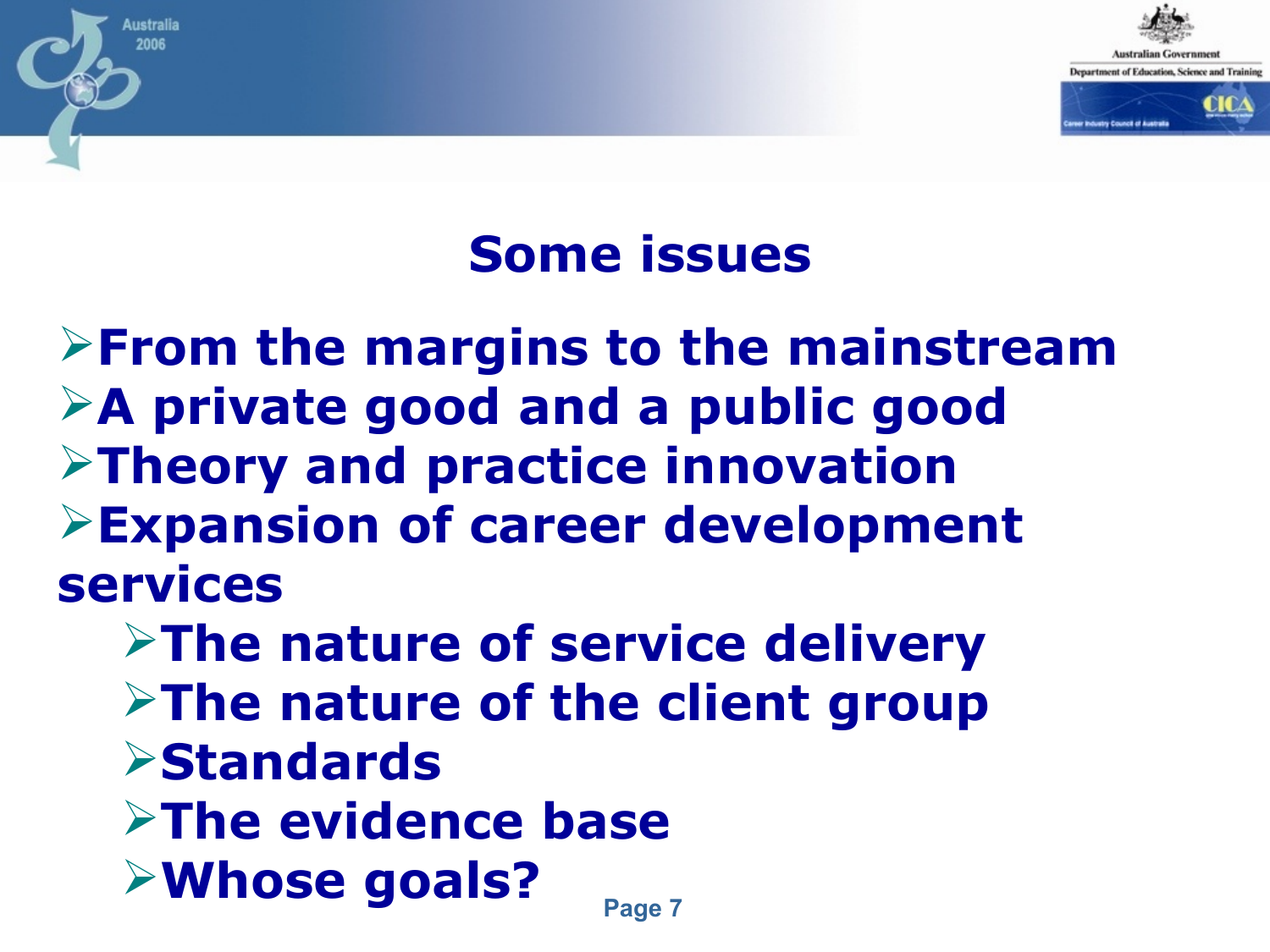



**INTERNATIONAL SYMPOSIUM on CAREER DEVELOPMENT and PUBLIC POLICY, Australia 2006** 

# **Thank you**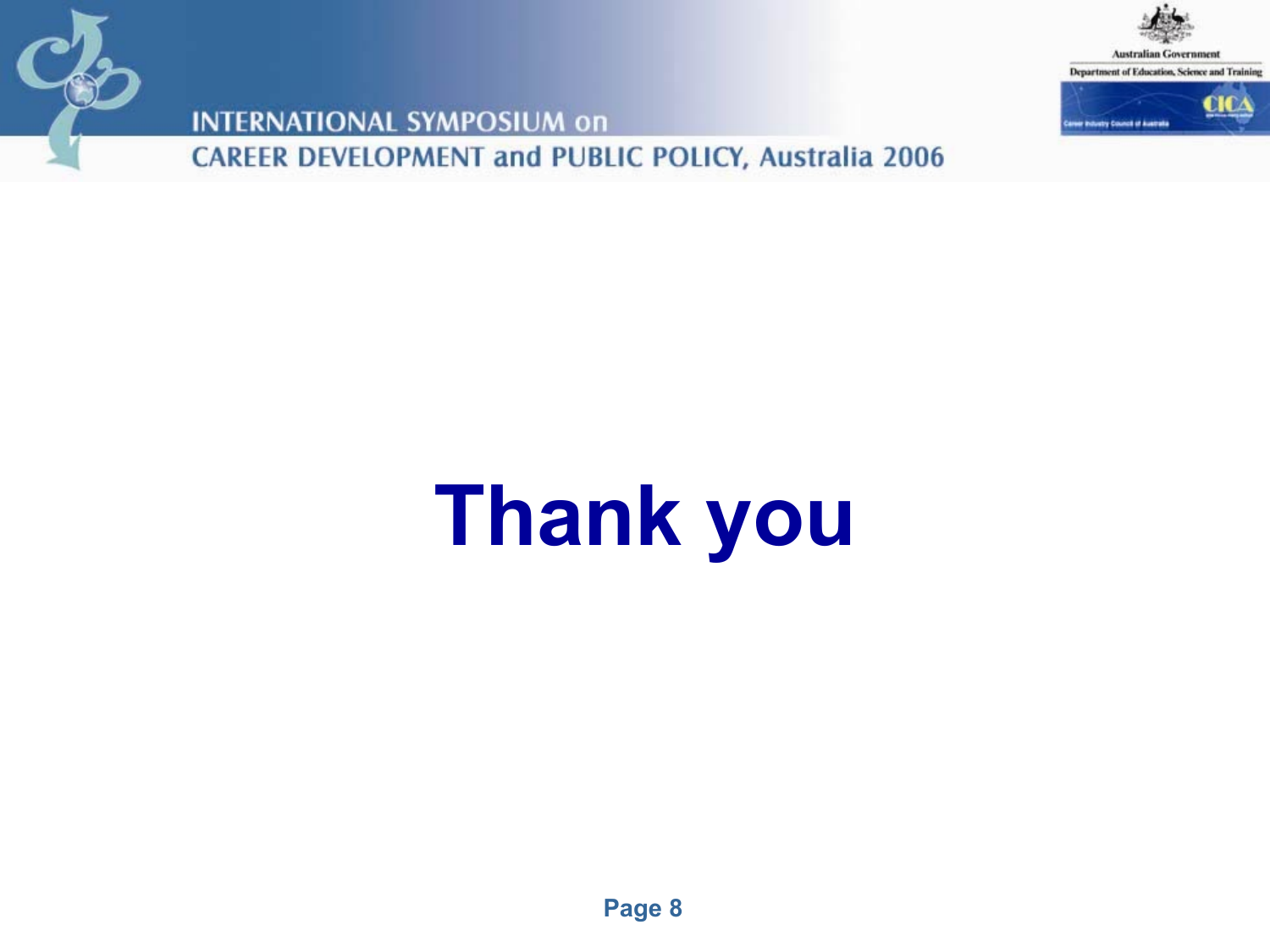

# **Linking career development to workforce development: What does it look like in the UK?**

ustralia 2006

> **Wendy Hirsh Principal Associate, Institute for Employment Studies & NICEC Fellow**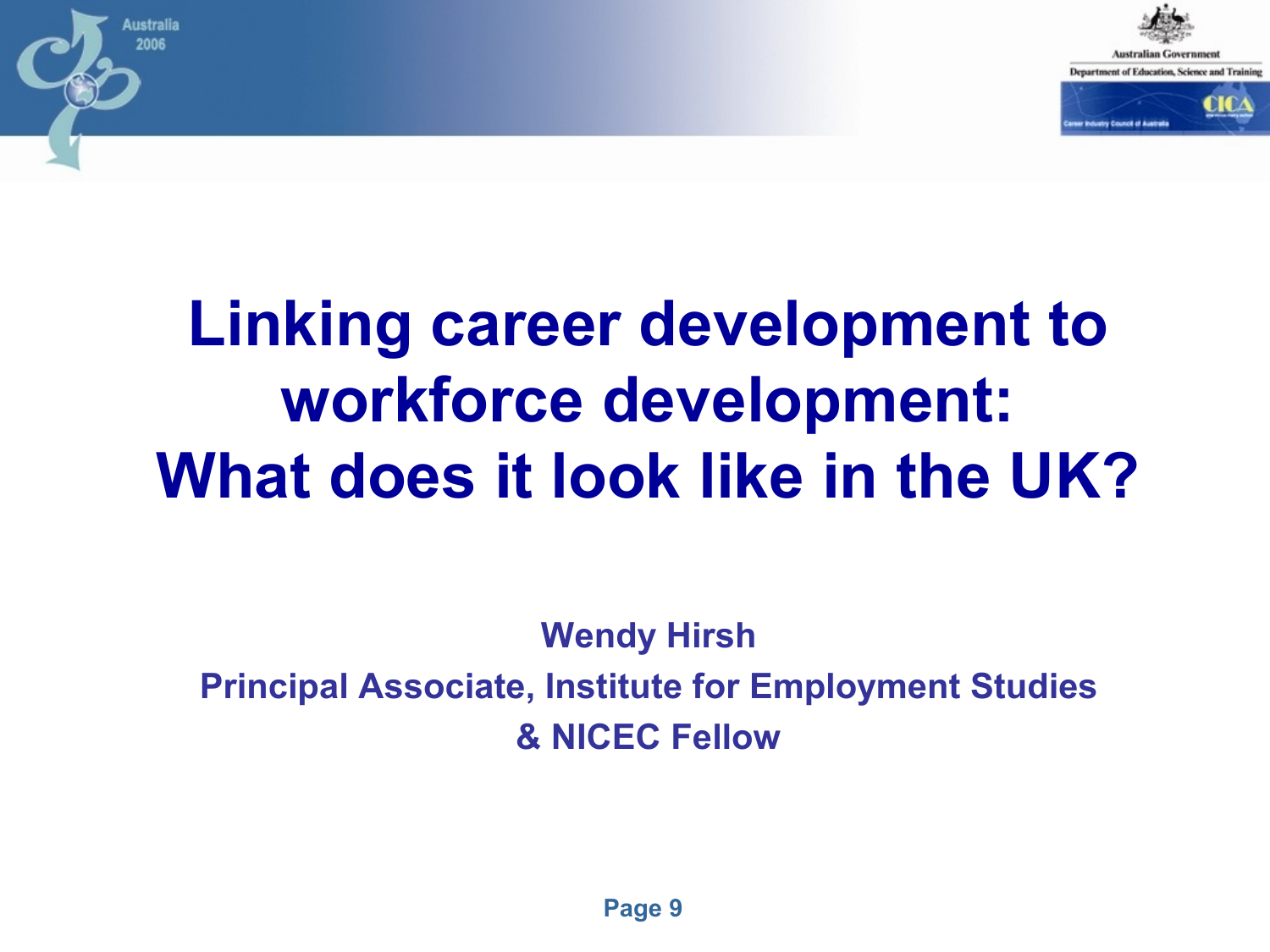

# **Drivers for people development**

#### **Employers**

Australia 2006

- Resourcing jobs with the skills they need
- Improved performance (skills + motivation)
- Better leaders
- Managing change
- Regulatory compliance
- "War for Talent"
- "Employer of choice"
- **Learning culture**

#### **State**

- Social inclusion
- Getting people off benefit
- Productivity, economic development
- Improved educational attainment
- Stronger vocational routes
- Employability skills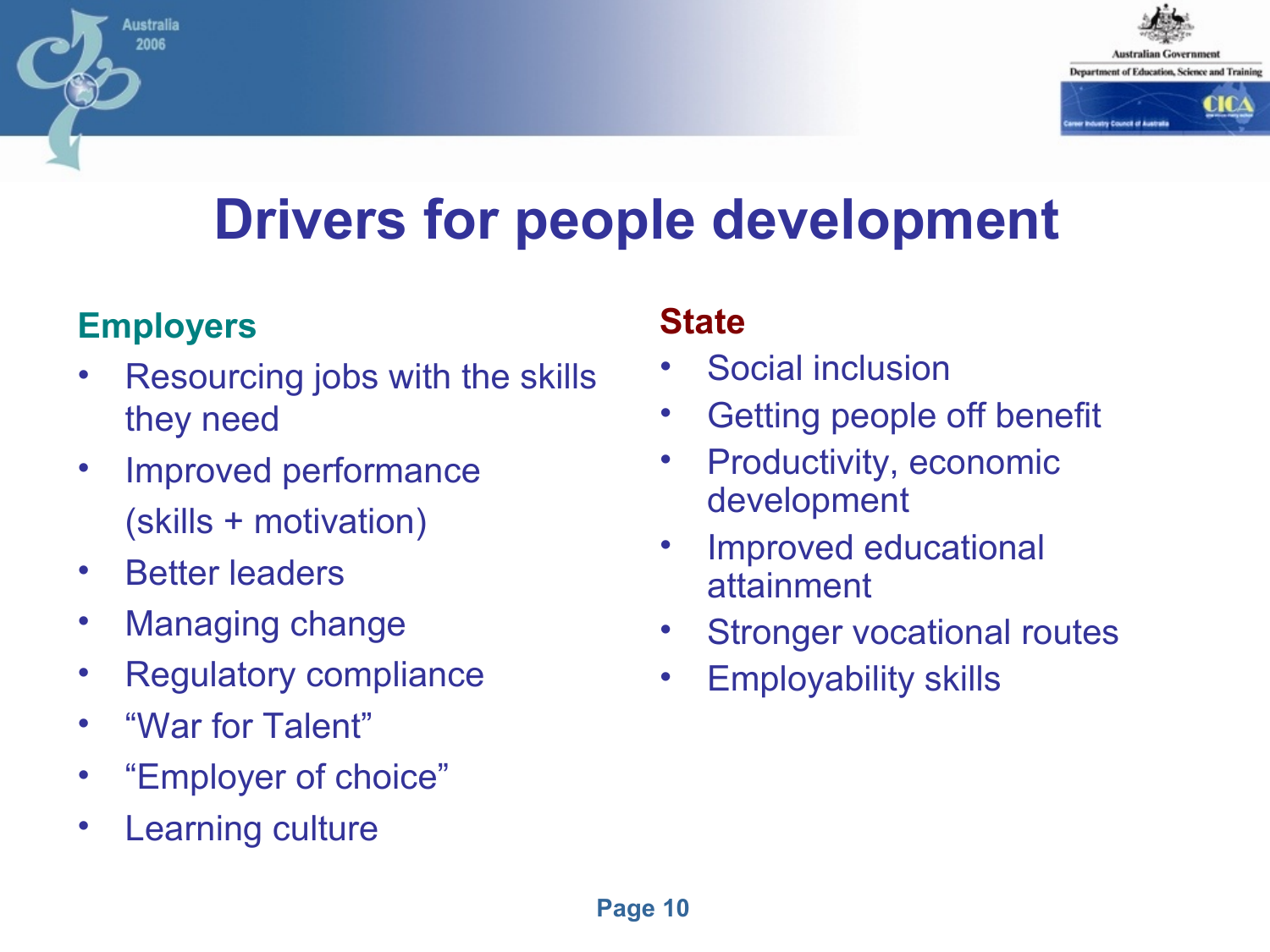

#### **Focus of current effort**

|                      | <b>Workforce development</b>                 | <b>Career development</b>                          | <b>Career support</b>                                                           |
|----------------------|----------------------------------------------|----------------------------------------------------|---------------------------------------------------------------------------------|
| <b>Emp-</b><br>loyer | Learning for and near<br>current job         | "Talent"<br>Open internal labour<br>markets        | Line manager<br>HR/L&D<br>Self-help                                             |
| <b>State</b>         | Regulatory +<br><b>Professions</b>           | Career skills ?                                    | Limited 1-1<br>ICT/ distance                                                    |
|                      | <b>Basic skills</b><br><b>Qualifications</b> | "Remedial"<br><b>Back to work</b><br>Into learning | As part of other<br><b>interventions</b><br>LMI<br>Limited through<br>employers |
|                      |                                              | Page 11                                            |                                                                                 |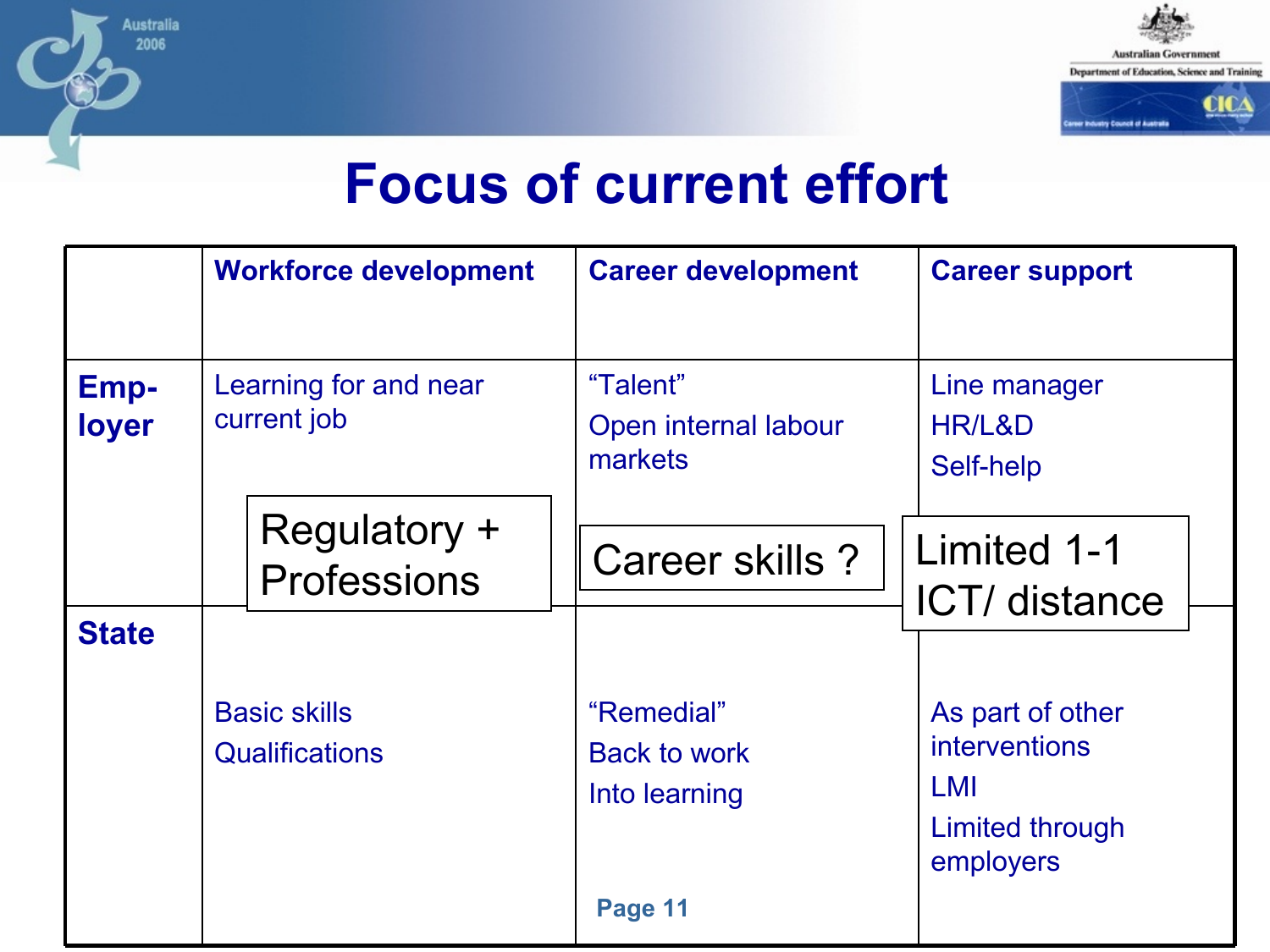

# **Some (of the many) issues**

- Learning and career support for *employed adults* who are neither 'talent' nor low skill, or in small firms or in organisations with weak training
- 2. The case for employee development in the workplace for *future work/ career* not just for job
- 3. The danger of career guidance as only dealing with skill acquisition not navigating *work options*
- 4. Degree of emphasis on, & form of, *qualifications*

- 5. Strengthening *career skills* in education and work
- **Page 12** 6. Whether public services should *advise employers,* how this is positioned and who can do it effectively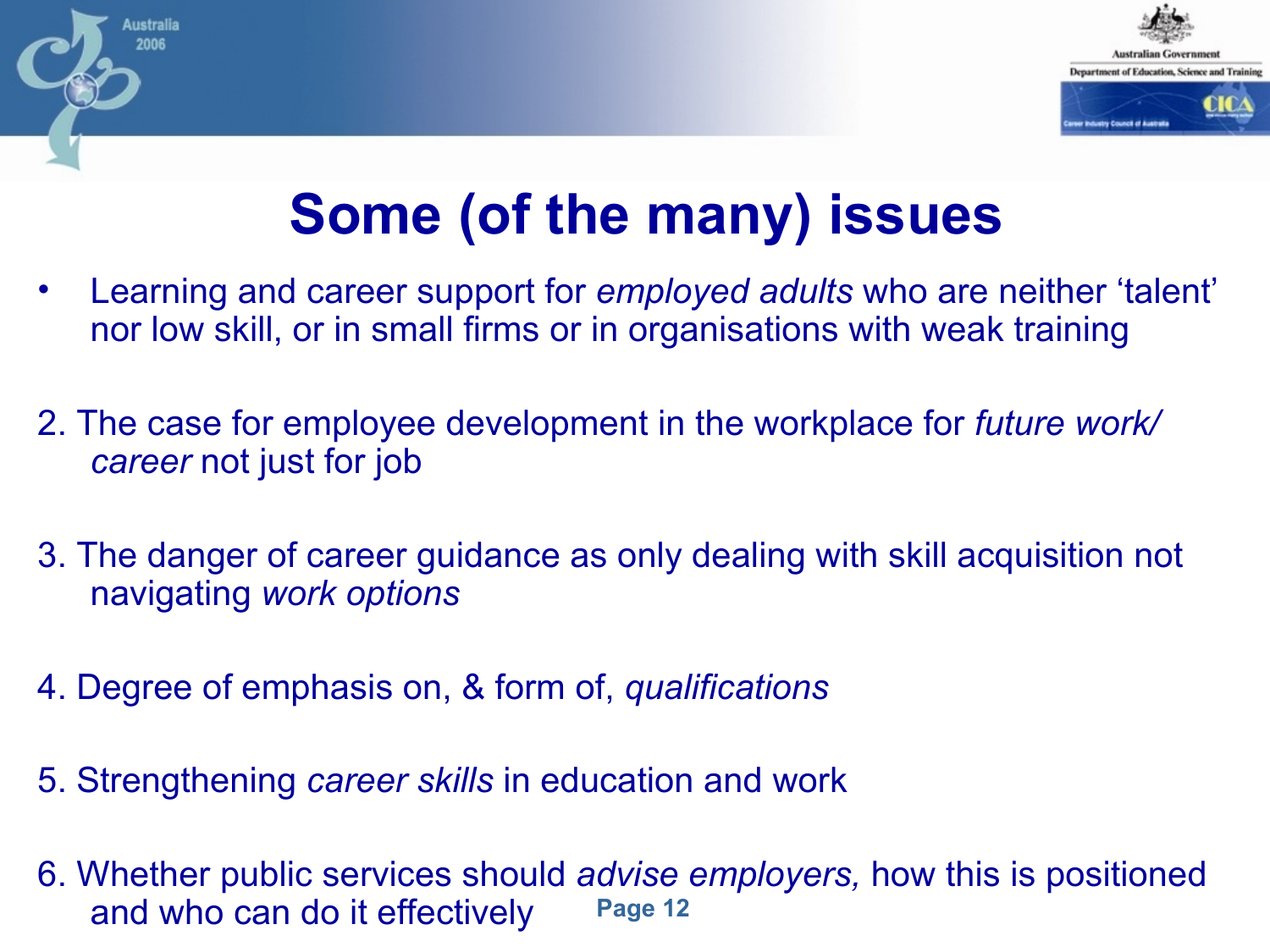

# **Questions to guide discussion**

- 1. In what specific ways do career development services contribute to workforce development?
	- To what extent do other stakeholders recognize these contributions?
	- What needs to be done to facilitate greater understanding among stakeholders?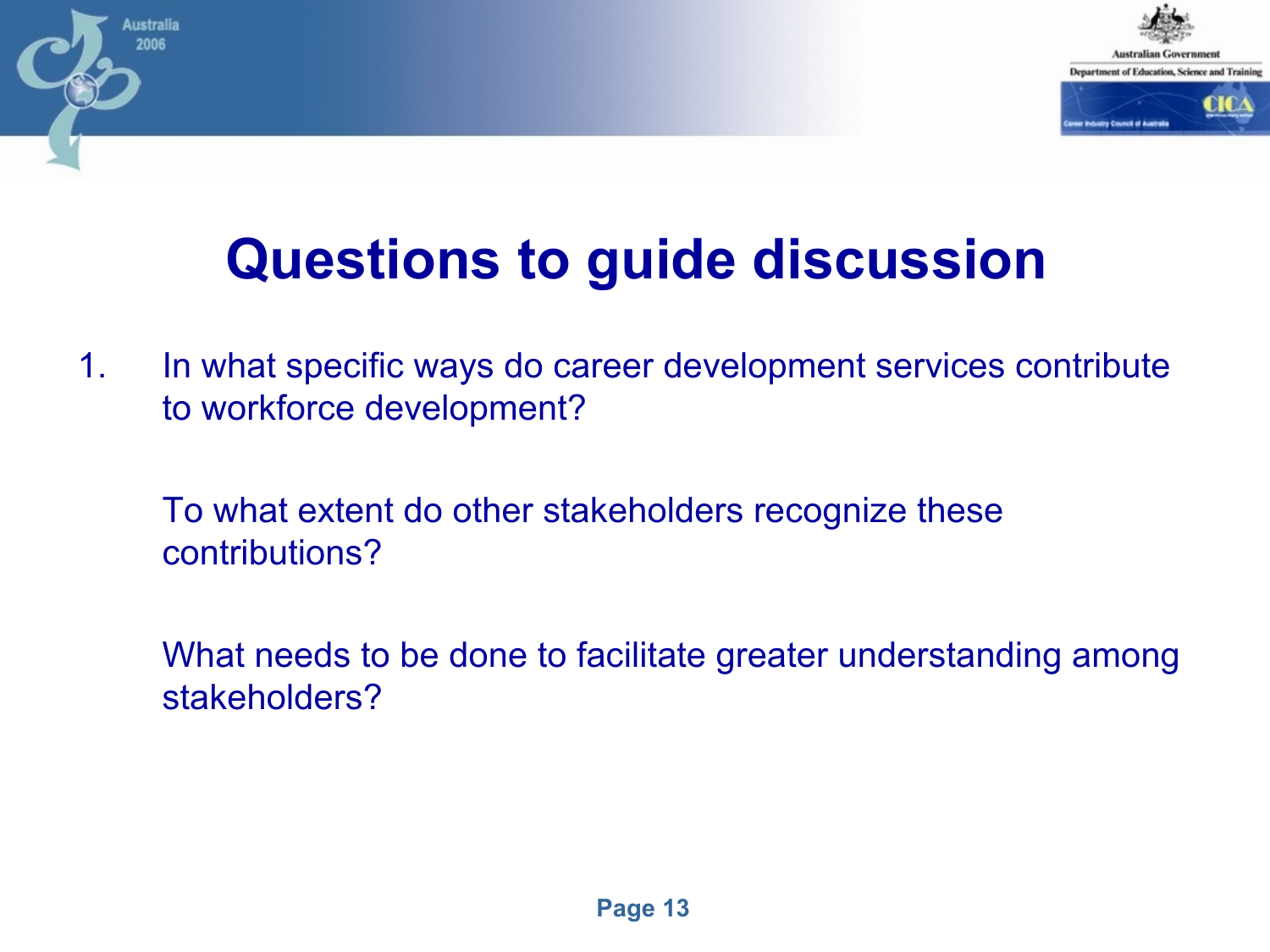

# **Questions to guide discussion**

- 1. In what specific ways do career development services contribute to labour market goals and challenges?
	- To what extent do other stakeholders recognize these contributions?
	- What needs to be done to facilitate greater understanding among stakeholders?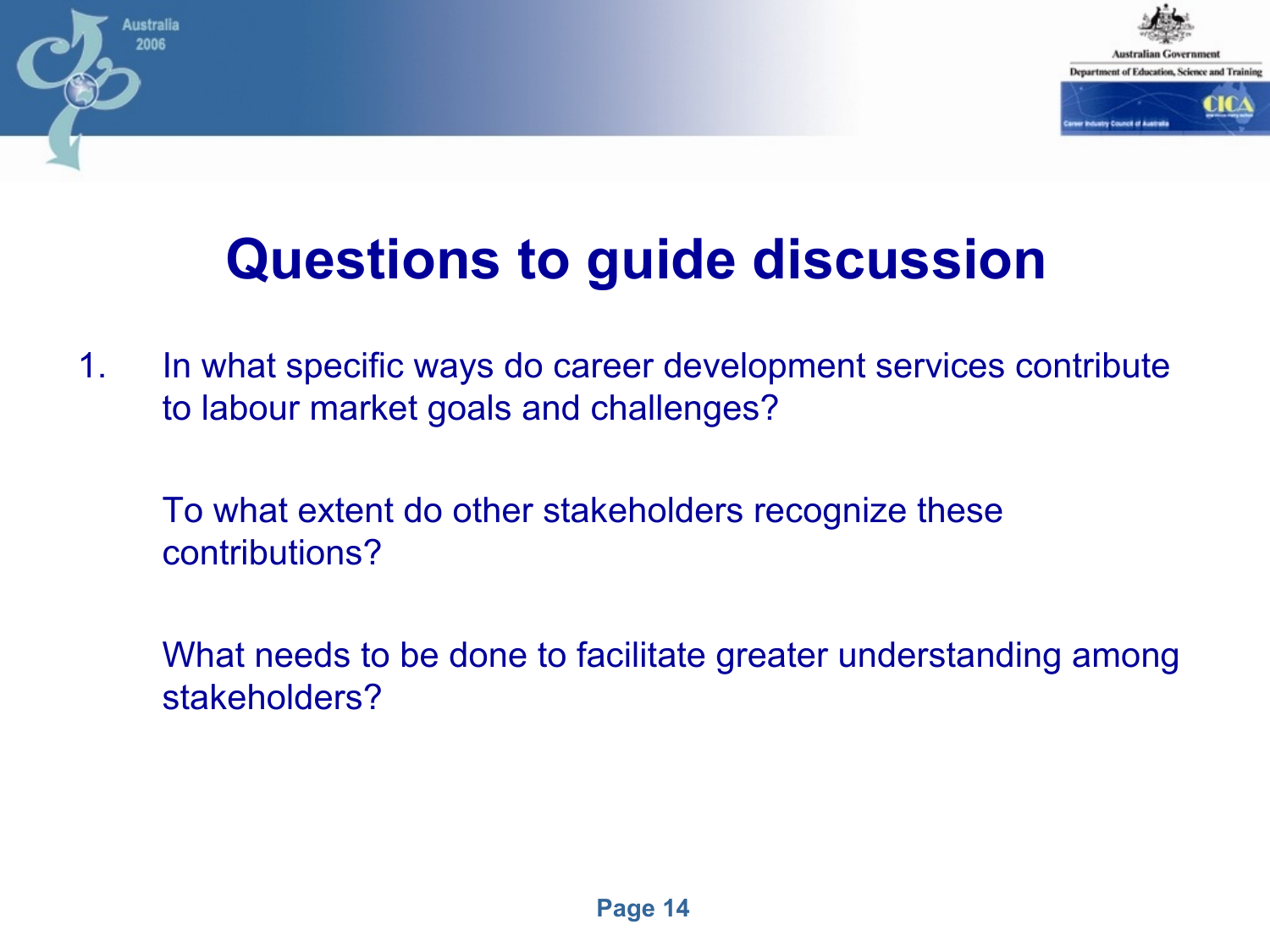

# **Questions to guide discussion**

ustralia 2006

3. Are there tensions between viewing career development in these terms and the views taken by career development professional? How to resolve these?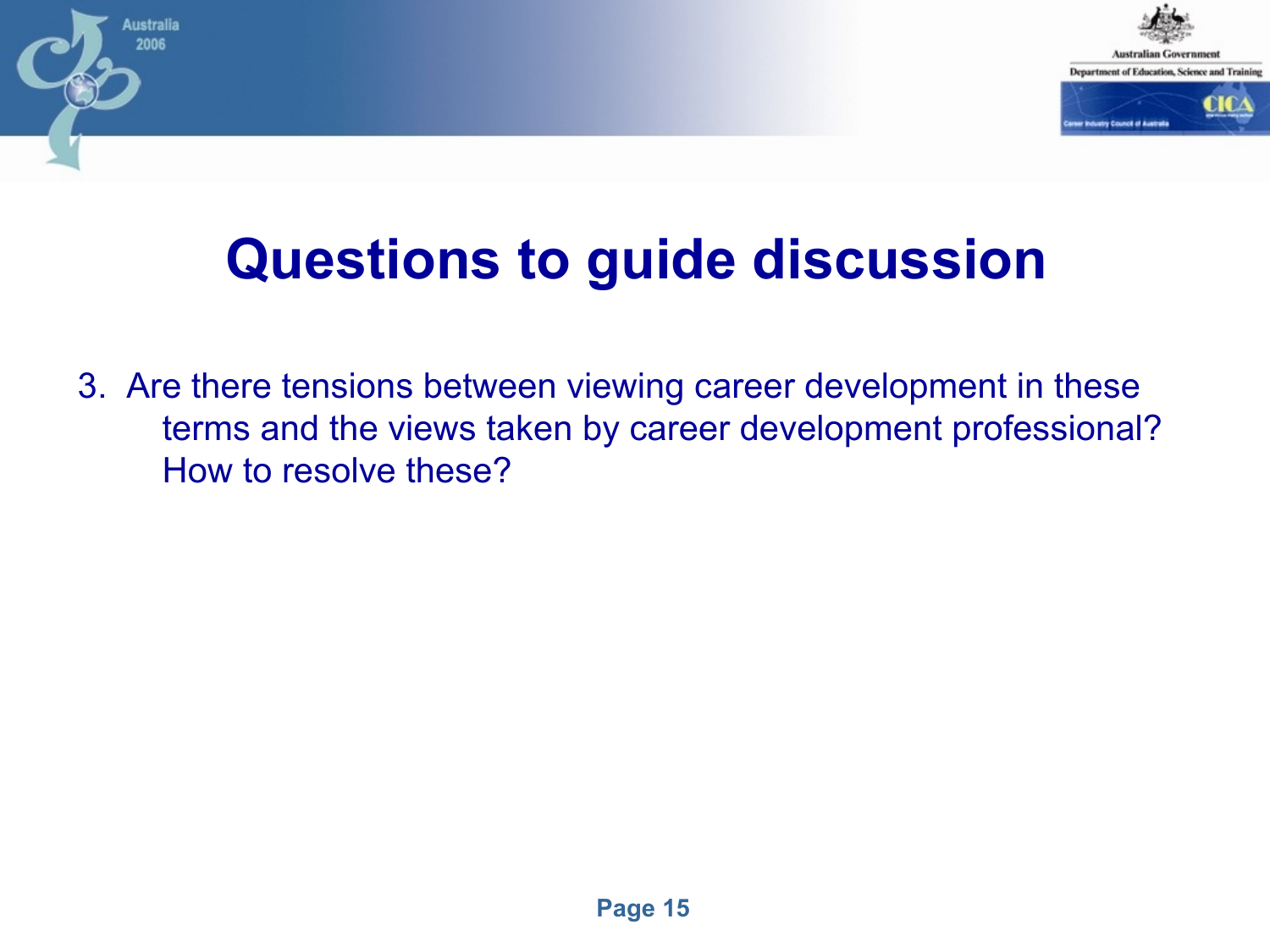

#### **Theme A: Connecting Career Development to Workforce Development**

• Tables 1-6: Questions 1 & 3

- Tables 7-11: Questions 2 & 3
- All Groups: Complete tasks 1-5
- Make use of the OECD Priority Policy Issues if appropriate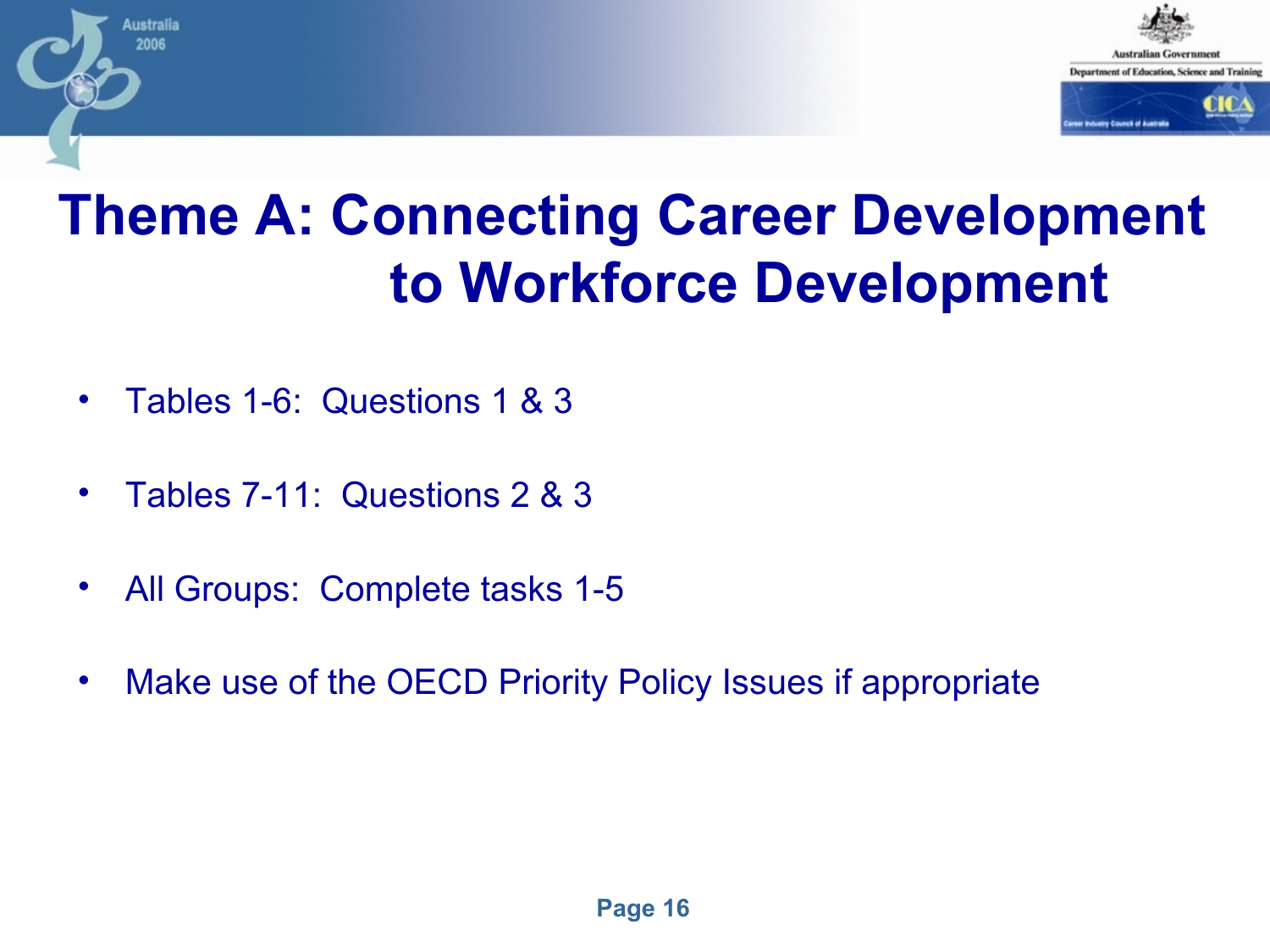

#### **5 Tasks in Working Groups**

- TASK1: Personal reflection Consider the questions and make notes in the spaces provided. Do this before discussing.
- TASK 2: Discuss each of the questions in your group.

- TASK 3: Record the group's most important ideas related to each question on the recording sheet.
- TASK 4: Record on the chart paper, the most important issue that your group discussed.
- TASK 5: Discuss if there are any unresolved issues related to this theme that need to be discussed further and/or other important questions which should have been asked related to this theme. Record these on chart paper.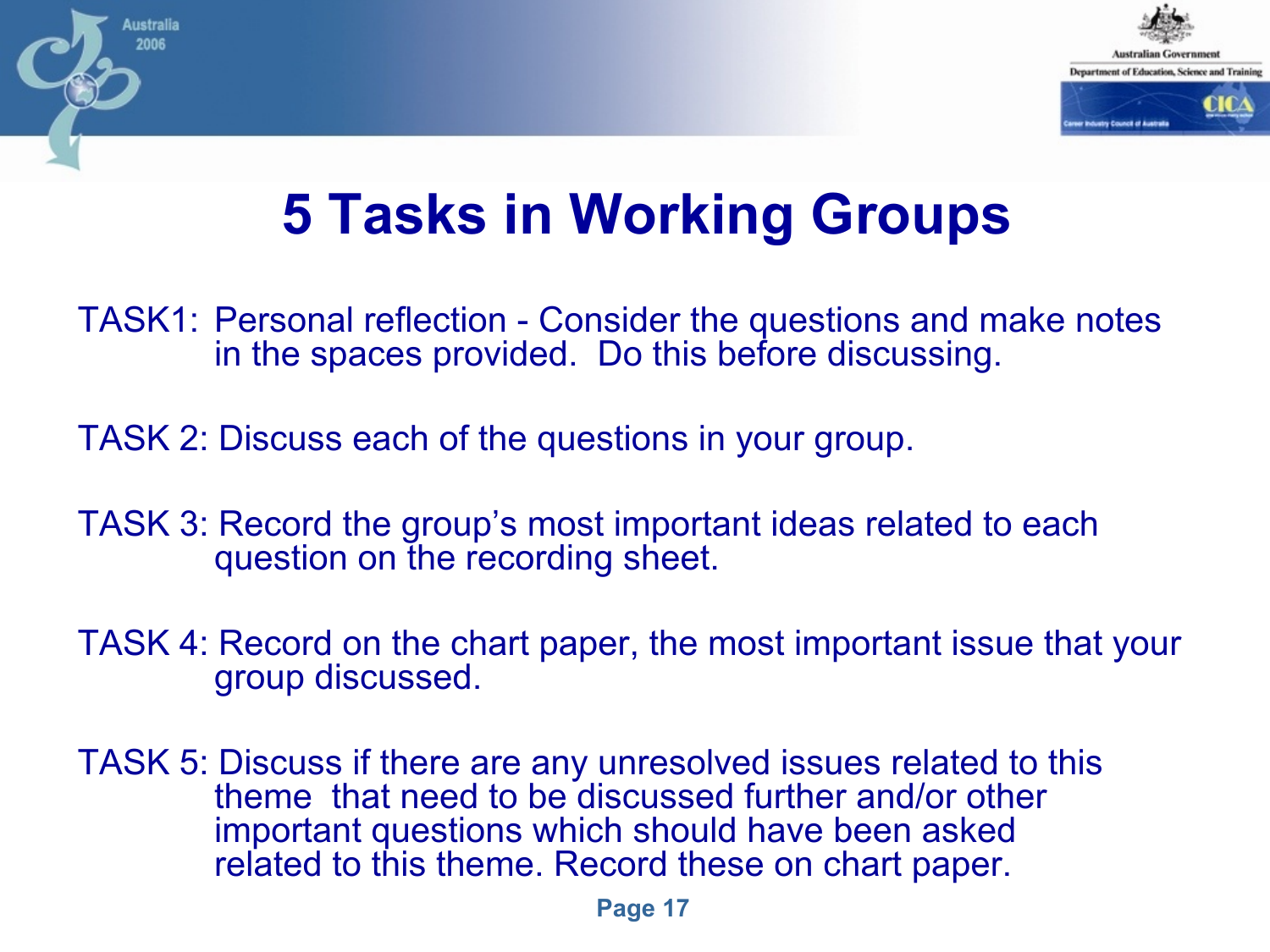

# **OECD Report six priority policy issues :**

1. First priority to systems that develop career self-management skills and career information and delivery systems matched to levels of need;

- 3. Greater diversity in types of services and methods of delivery including more self-help and integrated ICT;
- 5. Shaping the nature of training qualifications in support of development of self-management skills, better information and more diverse delivery;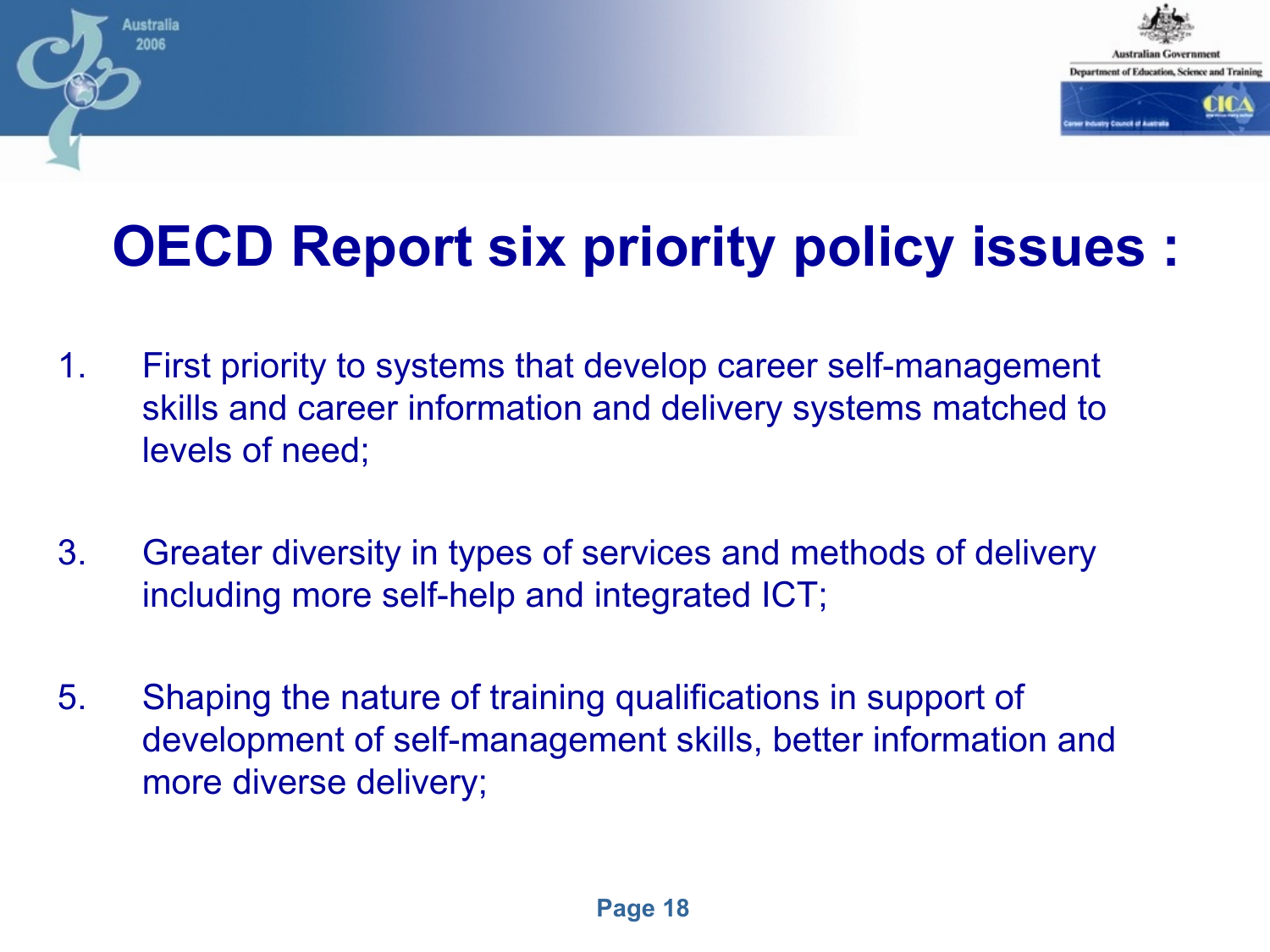

# **OECD priorities cont'd:**

- 1. Improving the information-base for public policy making including data on outcomes and cost-effectiveness;
- 3. Develop better quality assurance mechanisms and link these to funding;
- 6. Develop stronger structures for strategic leadership